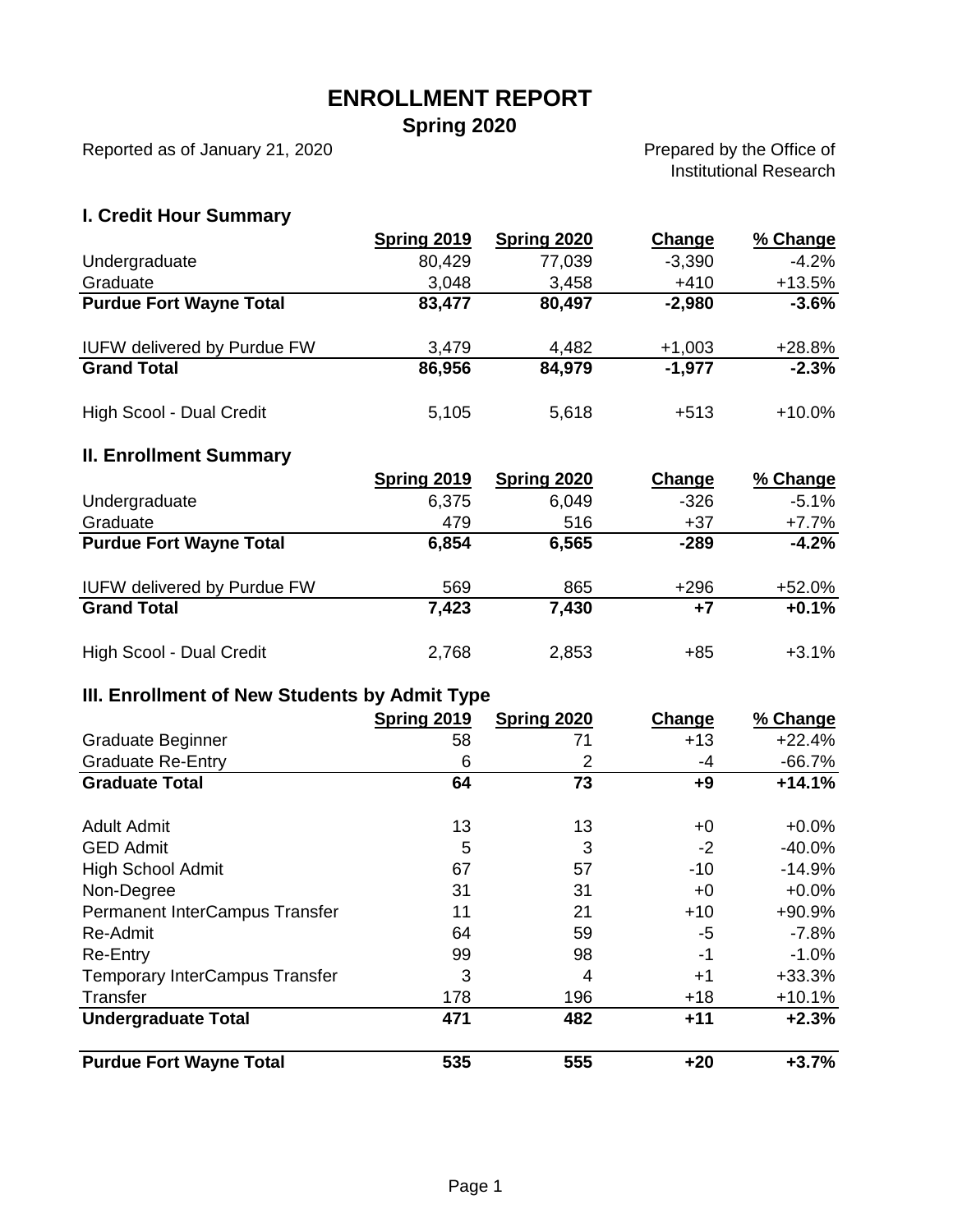# **IV. Enrollment by Class Standing**

|                                    | <b>Spring 2019</b> | Spring 2020 | Change | % Change  |
|------------------------------------|--------------------|-------------|--------|-----------|
| New Freshman                       | 85                 | 73          | $-12$  | $-14.1%$  |
| <b>Returning Freshman</b>          | 1,418              | 1,390       | $-28$  | $-2.0%$   |
| Sophomore                          | 1,254              | 1,305       | $+51$  | $+4.1%$   |
| Junior                             | 1,325              | 1,138       | $-187$ | $-14.1%$  |
| Senior                             | 2,201              | 2,028       | $-173$ | $-7.9%$   |
| <b>UG Non-Degree</b>               | 92                 | 115         | $+23$  | $+25.0%$  |
| Graduate                           | 459                | 501         | $+42$  | $+9.2%$   |
| <b>Graduate Non-Degree</b>         | 20                 | 15          | -5     | $-25.0\%$ |
| <b>Purdue Fort Wayne Total</b>     | 6,854              | 6,565       | $-289$ | $-4.2%$   |
| <b>IUFW delivered by Purdue FW</b> | 569                | 865         | $+296$ | $+52.0%$  |
| <b>Grand Total</b>                 | 7,423              | 7,430       | $+7$   | $+0.1%$   |
| High Scool - Dual Credit           | 2,768              | 2,853       | $+85$  | $+3.1%$   |

### **V. Enrollment by Academic Unit**

|                                      | <b>Spring 2019</b> | Spring 2020 | Change | % Change |
|--------------------------------------|--------------------|-------------|--------|----------|
| Arts and Sciences                    | 2,049              | 1,995       | $-54$  | $-2.6%$  |
| <b>Business</b>                      | 886                | 957         | $+71$  | $+8.0%$  |
| <b>Engineering Tech and Comp Sci</b> | 1,589              | 1,595       | +6     | $+0.4%$  |
| <b>Health and Human Services</b>     | 407                | 164         | $-243$ | $-59.7%$ |
| <b>Professional Studies</b>          | 1,175              | 1,120       | $-55$  | $-4.7%$  |
| Unit of Affiliated Programs          | 220                | 171         | -49    | $-22.3%$ |
| Visual and Performing Arts           | 528                | 563         | $+35$  | $+6.6%$  |
| <b>Purdue Fort Wayne Total</b>       | 6,854              | 6,565       | $-289$ | $-4.2%$  |
| <b>IUFW delivered by Purdue FW</b>   | 569                | 865         | $+296$ | $+52.0%$ |
| <b>Grand Total</b>                   | 7,423              | 7,430       | $+7$   | $+0.1%$  |
| High Scool - Dual Credit             | 2,768              | 2,853       | +85    | $+3.1%$  |

# **VI. Credit Hours by Level and Residency**

|                                    | Spring 2019 | Spring 2020 | Change   | % Change |
|------------------------------------|-------------|-------------|----------|----------|
| <b>UG Resident</b>                 | 73,136      | 69,259      | $-3,877$ | $-5.3%$  |
| <b>UG Non-Resident</b>             | 3,833       | 3,268       | $-565$   | $-14.7%$ |
| <b>UG Ohio Reciprocity</b>         | 2,236       | 2,336       | $+100$   | $+4.5%$  |
| UG Midwest Student Exchange Prg    | 1,224       | 2,176       | $+952$   | $+77.8%$ |
| <b>GR Resident</b>                 | 2,360       | 2,320       | -40      | $-1.7%$  |
| <b>GR Non-Resident</b>             | 661         | 1,093       | $+432$   | $+65.4%$ |
| <b>GR Ohio Reciprocity</b>         | 27          | 45          | $+18$    | $+66.7%$ |
| <b>Purdue Fort Wayne Total</b>     | 83,477      | 80,497      | $-2,980$ | $-3.6%$  |
| <b>IUFW delivered by Purdue FW</b> | 3,479       | 4,482       | $+1,003$ | $+28.8%$ |
| <b>Grand Total</b>                 | 86,956      | 84,979      | $-1,977$ | $-2.3%$  |
| High Scool - Dual Credit           | 5,105       | 5,618       | $+513$   | $+10.0%$ |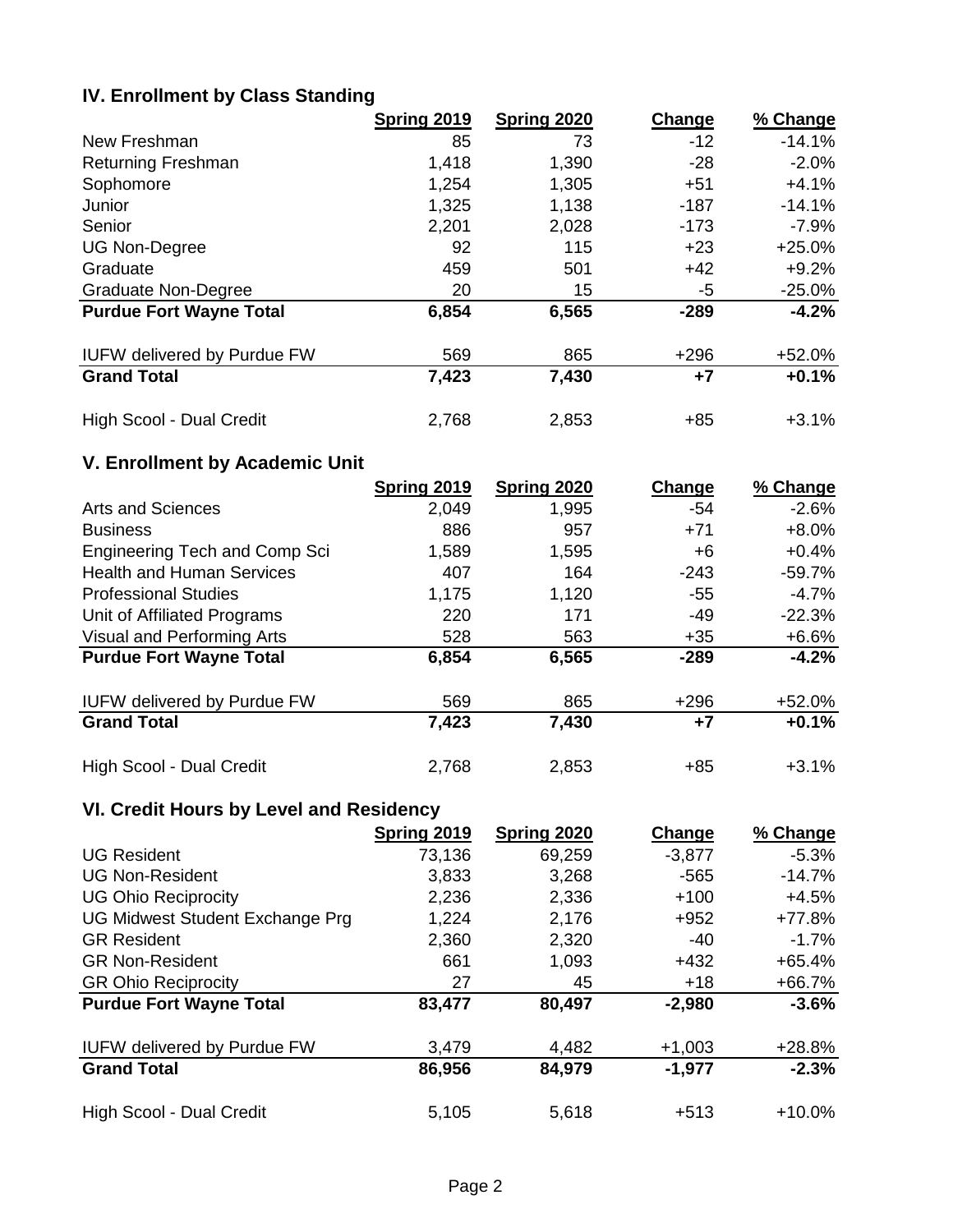# **VII. Enrollment by University**

|                                    | Spring 2019 | Spring 2020 | Change   | % Change |
|------------------------------------|-------------|-------------|----------|----------|
| <b>Purdue University</b>           | 4,897       | 5,610       | $+713$   | $+14.6%$ |
| <b>Indiana University</b>          | 1,957       | 955         | $-1,002$ | $-51.2%$ |
| <b>Purdue Fort Wayne Total</b>     | 6,854       | 6,565       | $-289$   | $-4.2%$  |
| <b>IUFW delivered by Purdue FW</b> | 569         | 865         | $+296$   | $+52.0%$ |
| <b>Grand Total</b>                 | 7,423       | 7,430       | $+7$     | $+0.1%$  |
| High Scool - Dual Credit           | 2,768       | 2,853       | +85      | $+3.1%$  |

# **VIII. Credit Hours by University**

|                                    | Spring 2019 | Spring 2020 | Change    | % Change  |
|------------------------------------|-------------|-------------|-----------|-----------|
| <b>Purdue University</b>           | 60,406      | 69,389      | $+8,983$  | $+14.9%$  |
| <b>Indiana University</b>          | 23,071      | 11,108      | $-11,963$ | $-51.9%$  |
| <b>Purdue Fort Wayne Total</b>     | 83,477      | 80,497      | $-2,980$  | $-3.6%$   |
| <b>IUFW delivered by Purdue FW</b> | 3,479       | 4,482       | $+1,003$  | $+28.8%$  |
| <b>Grand Total</b>                 | 86,956      | 84,979      | -1.977    | $-2.3%$   |
| High Scool - Dual Credit           | 5,105       | 5,618       | $+513$    | $+10.0\%$ |

# **IX. Full Time Equivalent (FTE) by Level**

|                                    | Spring 2019 | Spring 2020 | Change | % Change  |
|------------------------------------|-------------|-------------|--------|-----------|
| Undergraduate                      | 5,362       | 5,136       | $-226$ | $-4.2%$   |
| Graduate                           | 254         | 288         | $+34$  | $+13.5%$  |
| <b>Purdue Fort Wayne Total</b>     | 5,616       | 5,424       | $-192$ | $-3.4%$   |
| <b>IUFW delivered by Purdue FW</b> | 232         | 299         | +67    | $+28.8%$  |
| <b>Grand Total</b>                 | 5,848       | 5,723       | $-125$ | $-2.1%$   |
| High Scool - Dual Credit           | 340         | 375         | +34    | $+10.0\%$ |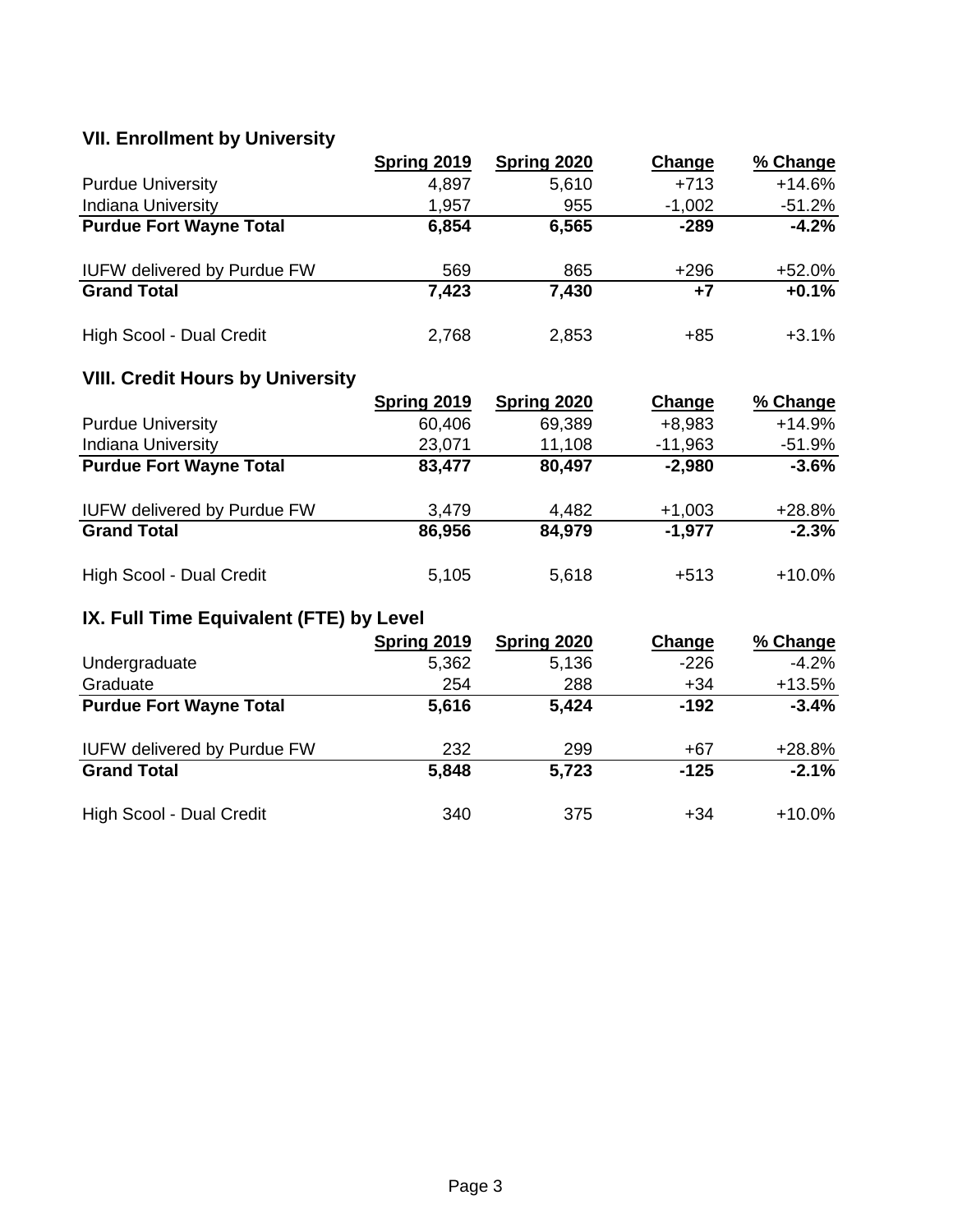#### **X. Enrollment by Major Department**

|                                  |                                          | <b>Spring 2019</b> | <b>Spring 2020</b> | <b>Change</b> | % Change  |
|----------------------------------|------------------------------------------|--------------------|--------------------|---------------|-----------|
| Arts and Sciences                | Agriculture and Forestry                 | 1                  | 0                  | -1            | $-100.0%$ |
|                                  | Anthropology and Sociology               | 56                 | 65                 | $+9$          | $+16.1%$  |
|                                  | Arts and Sciences Spec Student           | 1                  | 1                  | +0            | $+0.0%$   |
|                                  | Biology                                  | 390                | 382                | -8            | $-2.1%$   |
|                                  | Chemistry                                | 70                 | 76                 | +6            | $+8.6%$   |
|                                  | Communication                            | 173                | 167                | -6            | $-3.5%$   |
|                                  | <b>Communication Sci &amp; Disorders</b> | 75                 | 84                 | $+9$          | $+12.0%$  |
|                                  | <b>English and Linguistics</b>           | 136                | 152                | $+16$         | $+11.8%$  |
|                                  | <b>General Studies</b>                   | 539                | 396                | $-143$        | $-26.5%$  |
|                                  | <b>Graduate School Transfers</b>         | 2                  | 1                  | -1            | $-50.0%$  |
|                                  | History                                  | 93                 | 93                 | $+0$          | $+0.0%$   |
|                                  | Intl Language and Cul Studies            | 21                 | 18                 | -3            | $-14.3%$  |
|                                  | <b>Mathematical Sciences</b>             | 96                 | 116                | $+20$         | $+20.8%$  |
|                                  | Physics                                  | 59                 | 54                 | -5            | $-8.5%$   |
|                                  |                                          |                    |                    |               |           |
|                                  | <b>Political Science</b>                 | 67                 | 91                 | $+24$         | +35.8%    |
|                                  | Psychology                               | 268                | 299                | $+31$         | $+11.6%$  |
|                                  | Science and Other PU Transfer            | $\overline{2}$     | 0                  | $-2$          | $-100.0%$ |
|                                  | <b>Total</b>                             | 2,049              | 1,995              | $-54$         | $-2.6%$   |
| <b>Business</b>                  | Accounting                               | 167                | 150                | -17           | $-10.2%$  |
|                                  | <b>Business Administration</b>           | 159                | 244                | $+85$         | +53.5%    |
|                                  | <b>Economics and Finance</b>             | 125                | 132                | $+7$          | $+5.6%$   |
|                                  | Management and Marketing                 | 435                | 431                | -4            | $-0.9%$   |
|                                  | <b>Total</b>                             | 886                | 957                | $+71$         | $+8.0%$   |
|                                  |                                          |                    |                    |               |           |
| Engineering Tech and Comp Sci    | Civil/Mechanical Engineering             | 270                | 258                | $-12$         | $-4.4%$   |
|                                  | <b>Computer Science</b>                  | 341                | 357                | $+16$         | $+4.7%$   |
|                                  | Electrical/Computer Engr                 | 175                | 182                | +7            | $+4.0%$   |
|                                  | Organizational Leadership                | 287                | 259                | $-28$         | $-9.8%$   |
|                                  | School of Polytechnic                    | 516                | 539                | $+23$         | $+4.5%$   |
|                                  | <b>Total</b>                             | 1,589              | 1,595              | $+6$          | $+0.4%$   |
|                                  |                                          |                    |                    |               |           |
| <b>Health and Human Services</b> | <b>Dental Education</b>                  | 91                 | 35                 | $-56$         | $-61.5%$  |
|                                  | Med Imaging and Radiologic Sci           | 63                 | 19                 | $-44$         | $-69.8%$  |
|                                  | Nursing                                  | 253                | 110                | $-143$        | $-56.5%$  |
|                                  | <b>Total</b>                             | 407                | 164                | $-243$        | $-59.7%$  |
| <b>Professional Studies</b>      | Hospitality and Tourism Mgmt             | 59                 | 56                 | $-3$          | $-5.1%$   |
|                                  | <b>Human Services</b>                    | 209                | 201                | -8            | $-3.8%$   |
|                                  | <b>Public Policy</b>                     | 210                | 193                | -17           | $-8.1%$   |
|                                  | School of Education                      | 697                | 670                | $-27$         |           |
|                                  |                                          |                    |                    |               | $-3.9%$   |
|                                  | <b>Total</b>                             | 1,175              | 1,120              | $-55$         | $-4.7%$   |
| Unit of Affiliated Programs      | <b>Collegiate Connection</b>             | 2,768              | 2,853              | $+85$         | $+3.1%$   |
|                                  | <b>Student Success &amp; Transitions</b> | 220                | 171                | -49           | $-22.3%$  |
|                                  | <b>Total</b>                             | 2,988              | 3,024              | $+36$         | $+1.2%$   |
|                                  |                                          |                    |                    |               |           |
| Visual and Performing Arts       | Art and Design                           | 292                | 280                | $-12$         | $-4.1%$   |
|                                  | School of Music                          | 182                | 221                | $+39$         | $+21.4%$  |
|                                  | Theatre                                  | 54                 | 62                 | $+8$          | $+14.8%$  |
|                                  | <b>Total</b>                             | 528                | 563                | $+35$         | $+6.6%$   |
|                                  | <b>Purdue Fort Wayne Total</b>           | 9,622              | 9,418              | $-204$        | $-2.1%$   |
|                                  |                                          |                    |                    |               |           |
|                                  | IUFW delivered by Purdue FW              | 569                | 865                | +296          | +52.0%    |
|                                  | <b>Grand Total</b>                       | 10,191             | 10,283             | $+92$         | $+0.9%$   |